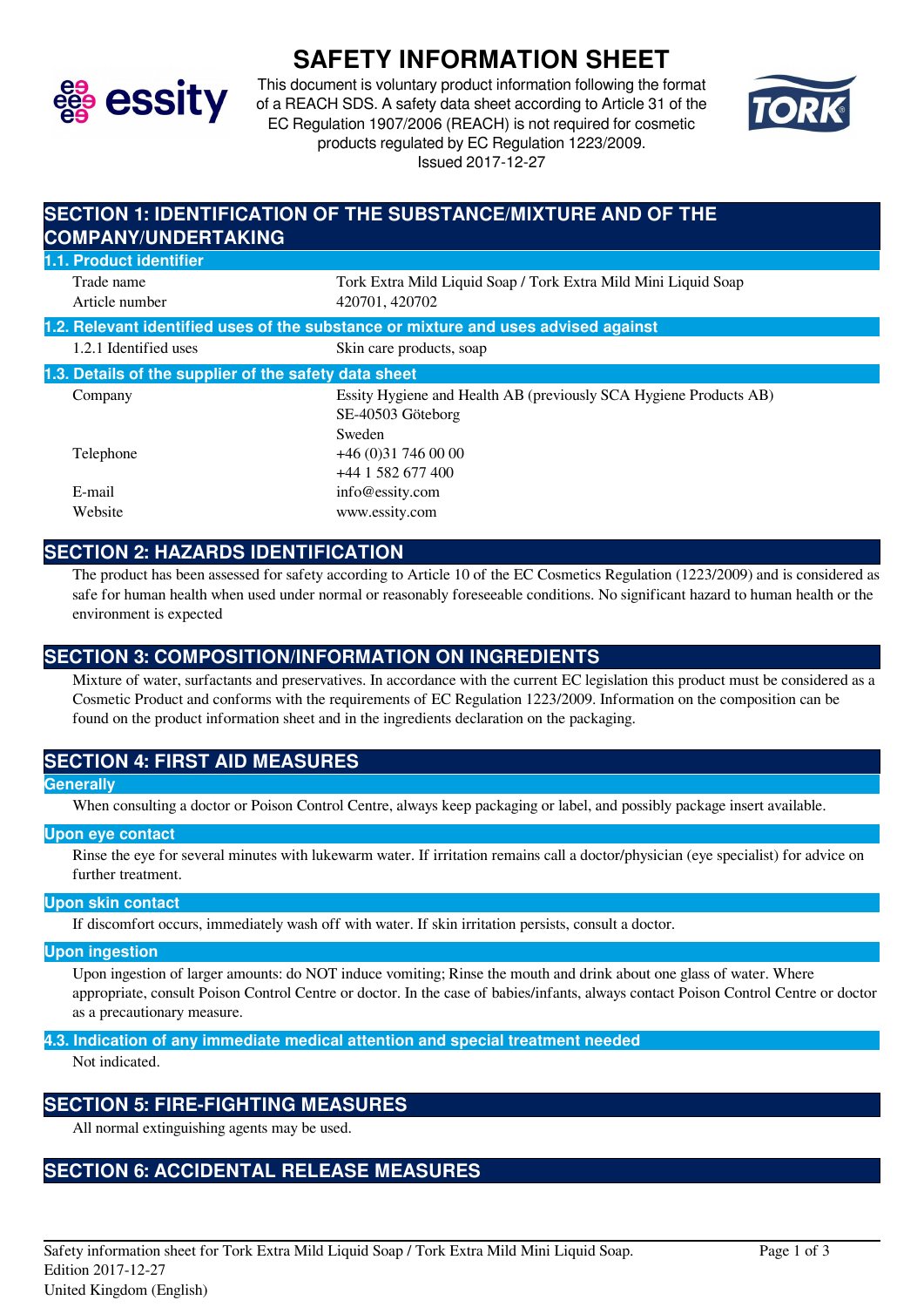#### **6.1. Personal precautions, protective equipment and emergency procedures**

Protective gloves, apron and rubber boots are recommended when handling large spills.

#### **6.2. Environmental precautions**

Prevent discharge of larger quantity to drain. Packaging should be recycled after residual emptying; minor product residues may be rinsed out. Filled, unused packages must be disposed of separately in accordance with the waste management directives of the municipality.

#### **6.3. Methods and material for containment and cleaning up**

Minor spillage should be wiped away or flushed away with water. Large quantities should be collected for incineration in accordance with the local regulations.

# **SECTION 7: HANDLING AND STORAGE**

#### **7.1. Precautions for safe handling**

Observe any instructions for use and/or warnings on the packaging. Avoid contact with eyes. If the product is frequently handled professionally and in the event of high skin exposure preventive skin protection or the use of skincare products is recommended.

#### **7.2. Conditions for safe storage, including any incompatibilities**

Store in a cool and dry place (above freezing temperature and not greater than 30°C). Storage period after opening: 12 months.

#### **7.3. Specific end uses**

Not relevant.

### **SECTION 8: EXPOSURE CONTROLS/PERSONAL PROTECTION**

No specific protective measures needed.

# **SECTION 9: PHYSICAL AND CHEMICAL PROPERTIES**

### **9.1. Information on basic physical and chemical properties**

| Odour<br>b)<br>Not indicated<br>Odour threshold<br>C)<br>$\approx$ 5<br>d)<br>pH<br>Not indicated<br>Melting point/freezing point<br>e)<br>Not indicated<br>Initial boiling point and boiling range<br>f)<br>Not indicated<br>Flash point<br>$g$ )<br>Not indicated<br>Evaporation rate<br>h)<br>Not applicable<br>Flammability (solid, gas)<br>$\mathbf{i}$<br>Not indicated<br>Upper/lower flammability or explosive limits<br>$\dot{1}$<br>Not indicated<br>Vapour pressure<br>$\bf{k}$<br>Not indicated<br>Vapour density<br>$\bf{D}$<br>m) Relative density<br>$1.02$ kg/L<br>Solubility in water: Soluble<br>n) Solubility<br>Partition coefficient: n-octanol/water<br>Not applicable<br>$\Omega$ )<br>Not indicated<br>Auto-ignition temperature<br>p)<br>Not indicated<br>Decomposition temperature<br>q)<br>$3000 - 4500$ cPs<br><b>Viscosity</b><br>r)<br>Explosive properties<br>Not applicable<br>S)<br>t) | a) | Appearance           | Form: liquid. Colour: white.       |
|-------------------------------------------------------------------------------------------------------------------------------------------------------------------------------------------------------------------------------------------------------------------------------------------------------------------------------------------------------------------------------------------------------------------------------------------------------------------------------------------------------------------------------------------------------------------------------------------------------------------------------------------------------------------------------------------------------------------------------------------------------------------------------------------------------------------------------------------------------------------------------------------------------------------------|----|----------------------|------------------------------------|
|                                                                                                                                                                                                                                                                                                                                                                                                                                                                                                                                                                                                                                                                                                                                                                                                                                                                                                                         |    |                      | no smell or uncharacteristic smell |
|                                                                                                                                                                                                                                                                                                                                                                                                                                                                                                                                                                                                                                                                                                                                                                                                                                                                                                                         |    |                      |                                    |
|                                                                                                                                                                                                                                                                                                                                                                                                                                                                                                                                                                                                                                                                                                                                                                                                                                                                                                                         |    |                      |                                    |
|                                                                                                                                                                                                                                                                                                                                                                                                                                                                                                                                                                                                                                                                                                                                                                                                                                                                                                                         |    |                      |                                    |
|                                                                                                                                                                                                                                                                                                                                                                                                                                                                                                                                                                                                                                                                                                                                                                                                                                                                                                                         |    |                      |                                    |
|                                                                                                                                                                                                                                                                                                                                                                                                                                                                                                                                                                                                                                                                                                                                                                                                                                                                                                                         |    |                      |                                    |
|                                                                                                                                                                                                                                                                                                                                                                                                                                                                                                                                                                                                                                                                                                                                                                                                                                                                                                                         |    |                      |                                    |
|                                                                                                                                                                                                                                                                                                                                                                                                                                                                                                                                                                                                                                                                                                                                                                                                                                                                                                                         |    |                      |                                    |
|                                                                                                                                                                                                                                                                                                                                                                                                                                                                                                                                                                                                                                                                                                                                                                                                                                                                                                                         |    |                      |                                    |
|                                                                                                                                                                                                                                                                                                                                                                                                                                                                                                                                                                                                                                                                                                                                                                                                                                                                                                                         |    |                      |                                    |
|                                                                                                                                                                                                                                                                                                                                                                                                                                                                                                                                                                                                                                                                                                                                                                                                                                                                                                                         |    |                      |                                    |
|                                                                                                                                                                                                                                                                                                                                                                                                                                                                                                                                                                                                                                                                                                                                                                                                                                                                                                                         |    |                      |                                    |
|                                                                                                                                                                                                                                                                                                                                                                                                                                                                                                                                                                                                                                                                                                                                                                                                                                                                                                                         |    |                      |                                    |
|                                                                                                                                                                                                                                                                                                                                                                                                                                                                                                                                                                                                                                                                                                                                                                                                                                                                                                                         |    |                      |                                    |
|                                                                                                                                                                                                                                                                                                                                                                                                                                                                                                                                                                                                                                                                                                                                                                                                                                                                                                                         |    |                      |                                    |
|                                                                                                                                                                                                                                                                                                                                                                                                                                                                                                                                                                                                                                                                                                                                                                                                                                                                                                                         |    |                      |                                    |
|                                                                                                                                                                                                                                                                                                                                                                                                                                                                                                                                                                                                                                                                                                                                                                                                                                                                                                                         |    |                      |                                    |
|                                                                                                                                                                                                                                                                                                                                                                                                                                                                                                                                                                                                                                                                                                                                                                                                                                                                                                                         |    |                      |                                    |
|                                                                                                                                                                                                                                                                                                                                                                                                                                                                                                                                                                                                                                                                                                                                                                                                                                                                                                                         |    | Oxidising properties | Not applicable                     |

### **9.2. Other information**

No data available

# **SECTION 10: STABILITY AND REACTIVITY**

The product is stable.

### **SECTION 11: TOXICOLOGICAL INFORMATION**

Not known or expected to be harmful to health in normal use.